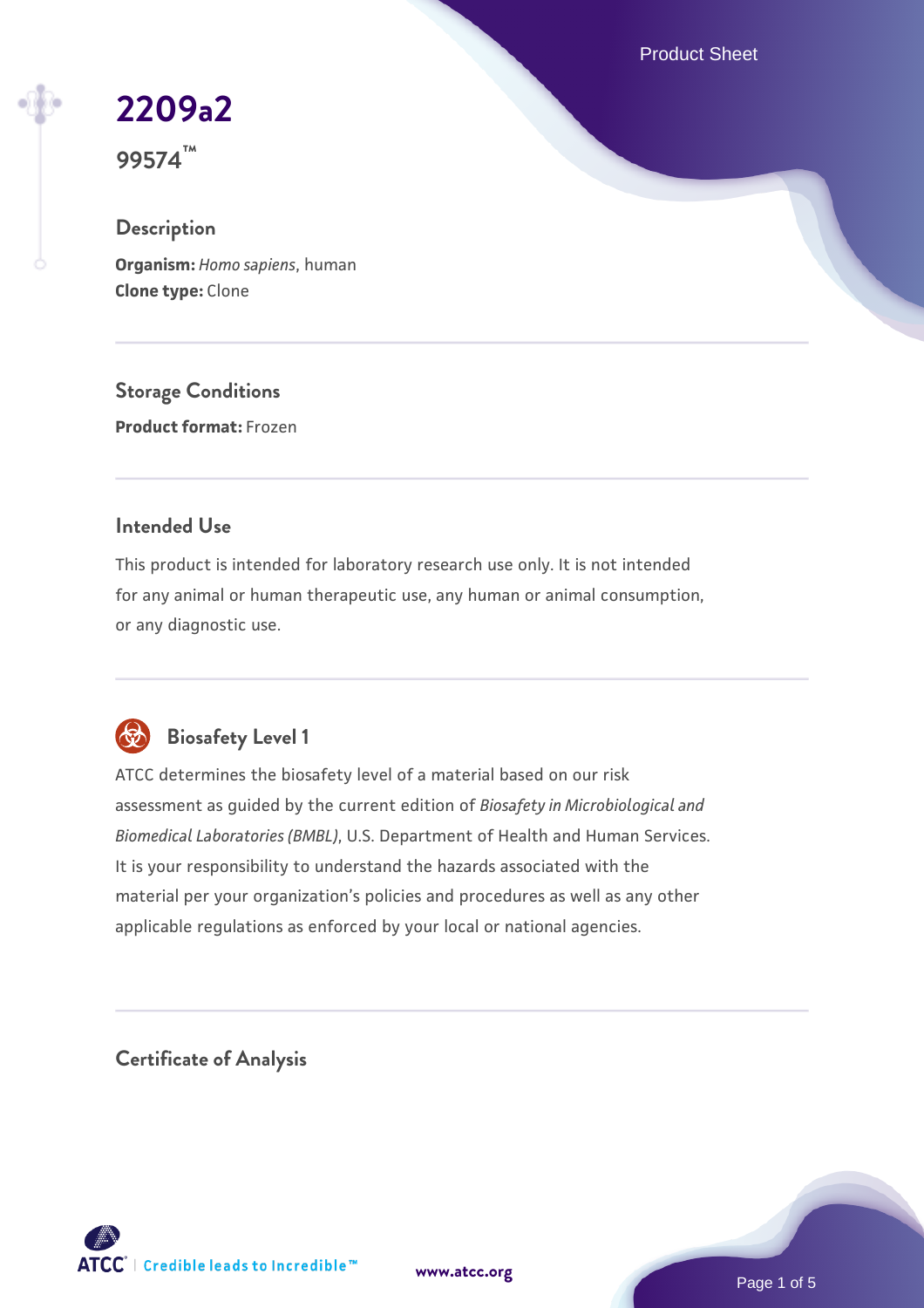**[2209a2](https://www.atcc.org/products/99574)** Product Sheet

For batch-specific test results, refer to the applicable certificate of analysis that can be found at www.atcc.org.

**Insert Information**

**Insert size (kb):** 40 **Type of DNA:** genomic **Target gene:** DNA Segment, unique subtelomeric region **Gene product:** DNA Segment, unique subtelomeric region

**Vector Information**

**Construct size (kb):** 46.0

#### **Growth Conditions**

**Medium:**  [ATCC Medium 1227: LB Medium \(ATCC medium 1065\) with 50 mcg/ml](https://www.atcc.org/-/media/product-assets/documents/microbial-media-formulations/1/2/2/7/atcc-medium-1227.pdf?rev=581c98603b3e4b29a6d62ee0ba9ca578) [ampicillin](https://www.atcc.org/-/media/product-assets/documents/microbial-media-formulations/1/2/2/7/atcc-medium-1227.pdf?rev=581c98603b3e4b29a6d62ee0ba9ca578) **Temperature:** 30°C

## **Material Citation**

If use of this material results in a scientific publication, please cite the material in the following manner: 2209a2 (ATCC 99574)

#### **References**

References and other information relating to this material are available at www.atcc.org.



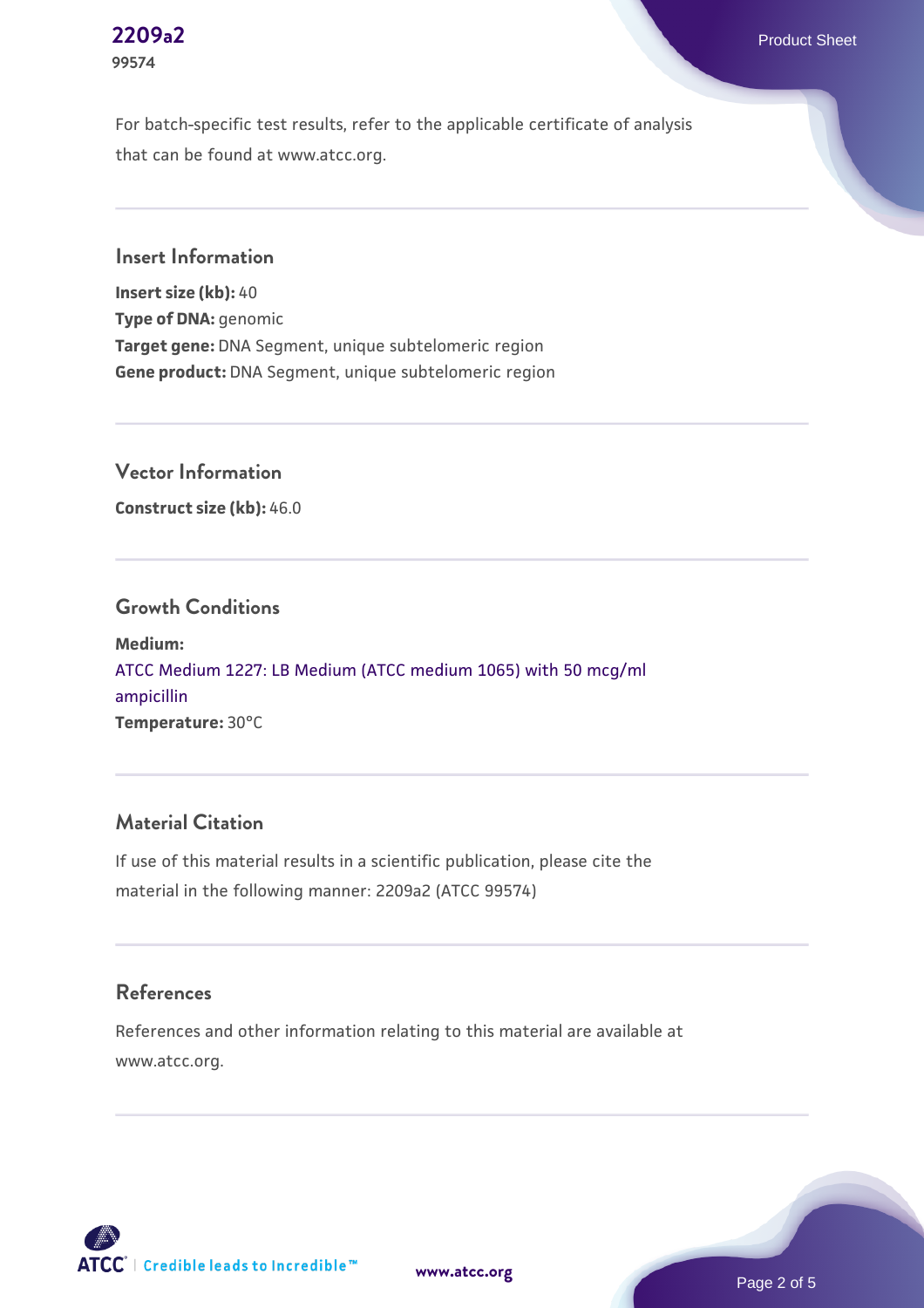#### **Warranty**

The product is provided 'AS IS' and the viability of ATCC® products is warranted for 30 days from the date of shipment, provided that the customer has stored and handled the product according to the information included on the product information sheet, website, and Certificate of Analysis. For living cultures, ATCC lists the media formulation and reagents that have been found to be effective for the product. While other unspecified media and reagents may also produce satisfactory results, a change in the ATCC and/or depositor-recommended protocols may affect the recovery, growth, and/or function of the product. If an alternative medium formulation or reagent is used, the ATCC warranty for viability is no longer valid. Except as expressly set forth herein, no other warranties of any kind are provided, express or implied, including, but not limited to, any implied warranties of merchantability, fitness for a particular purpose, manufacture according to cGMP standards, typicality, safety, accuracy, and/or noninfringement.

#### **Disclaimers**

This product is intended for laboratory research use only. It is not intended for any animal or human therapeutic use, any human or animal consumption, or any diagnostic use. Any proposed commercial use is prohibited without a license from ATCC.

While ATCC uses reasonable efforts to include accurate and up-to-date information on this product sheet, ATCC makes no warranties or representations as to its accuracy. Citations from scientific literature and patents are provided for informational purposes only. ATCC does not warrant that such information has been confirmed to be accurate or complete and the customer bears the sole responsibility of confirming the accuracy and completeness of any such information.

This product is sent on the condition that the customer is responsible for and assumes all risk and responsibility in connection with the receipt, handling,

**[www.atcc.org](http://www.atcc.org)**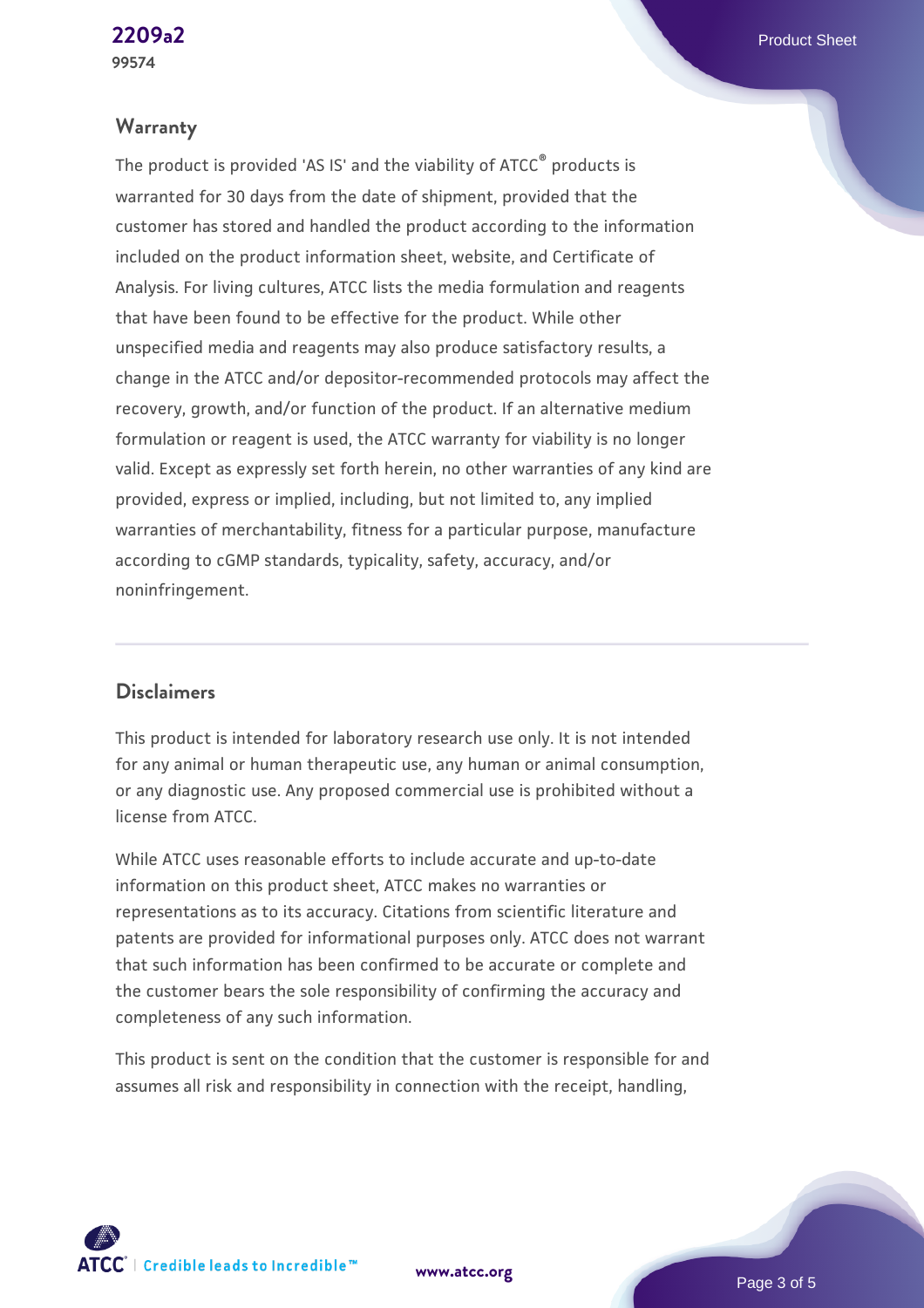storage, disposal, and use of the ATCC product including without limitation taking all appropriate safety and handling precautions to minimize health or environmental risk. As a condition of receiving the material, the customer agrees that any activity undertaken with the ATCC product and any progeny or modifications will be conducted in compliance with all applicable laws, regulations, and guidelines. This product is provided 'AS IS' with no representations or warranties whatsoever except as expressly set forth herein and in no event shall ATCC, its parents, subsidiaries, directors, officers, agents, employees, assigns, successors, and affiliates be liable for indirect, special, incidental, or consequential damages of any kind in connection with or arising out of the customer's use of the product. While reasonable effort is made to ensure authenticity and reliability of materials on deposit, ATCC is not liable for damages arising from the misidentification or misrepresentation of such materials.

Please see the material transfer agreement (MTA) for further details regarding the use of this product. The MTA is available at www.atcc.org.

## **Copyright and Trademark Information**

© ATCC 2021. All rights reserved.

ATCC is a registered trademark of the American Type Culture Collection.

### **Revision**

This information on this document was last updated on 2021-05-19

## **Contact Information**

ATCC 10801 University Boulevard Manassas, VA 20110-2209 USA